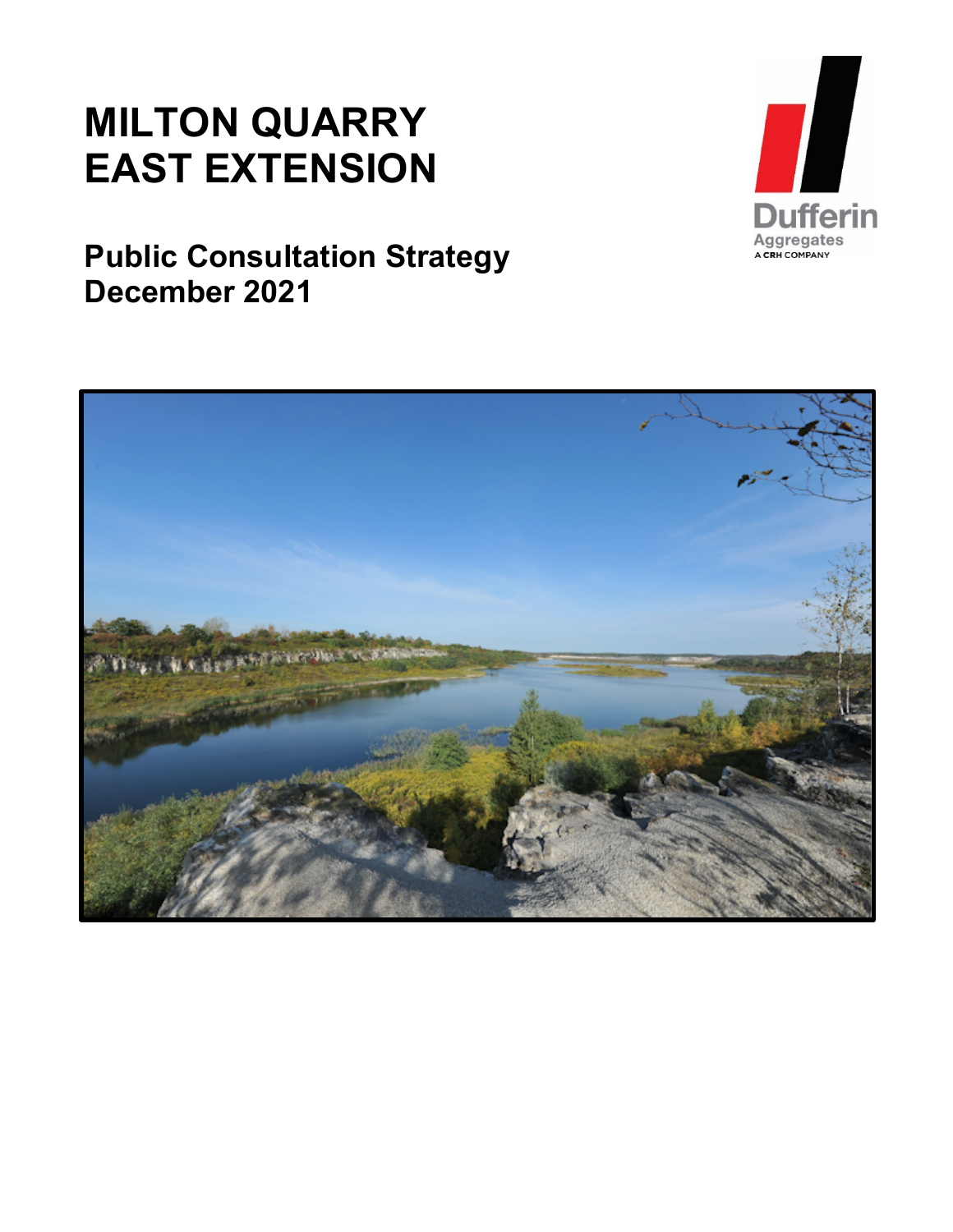#### **CONTENTS**

| 1.0   |                                                                    |                                                                                                                                                                                                                                                                                                                     |                                                                                                                      |
|-------|--------------------------------------------------------------------|---------------------------------------------------------------------------------------------------------------------------------------------------------------------------------------------------------------------------------------------------------------------------------------------------------------------|----------------------------------------------------------------------------------------------------------------------|
| 1.1.1 | 1.1<br>1.1.2<br>1.1.3<br>1.1.4<br>1.1.5<br>1.1.6<br>1.1.7<br>1.1.8 | <b>Existing Milton Quarry Public Engagement</b><br><b>Community Advisory Panel</b><br><b>Public Partnerships</b><br><b>First Nations Groups</b><br><b>Blast Notification Program</b><br>Open Houses and Quarry Tours<br><b>Annual Water Monitoring Meeting</b><br>Neighbourhood Well Monitoring<br>Open Door Policy | 1<br>1<br>1<br>$\overline{c}$<br>$\overline{2}$<br>$\overline{2}$<br>$\mathbf 2$<br>$\overline{c}$<br>$\overline{2}$ |
| 2.0   |                                                                    |                                                                                                                                                                                                                                                                                                                     | $\mathcal{B}$                                                                                                        |
|       | 2.1                                                                | <b>Stakeholders &amp; Groups</b>                                                                                                                                                                                                                                                                                    | 3                                                                                                                    |
|       | $2.2\phantom{0}$                                                   | <b>Platforms to be Utilized</b>                                                                                                                                                                                                                                                                                     | $\overline{4}$                                                                                                       |
|       | 2.3                                                                | Aggregate Resources Act Application                                                                                                                                                                                                                                                                                 | 4                                                                                                                    |
|       | 2.4                                                                | Niagara Escarpment Plan Amendment & Development Permit                                                                                                                                                                                                                                                              | 5                                                                                                                    |
|       | 2.5                                                                | <b>Planning Act Applications</b>                                                                                                                                                                                                                                                                                    | 5                                                                                                                    |
| 3.0   |                                                                    | CONCLUSION.                                                                                                                                                                                                                                                                                                         | .6                                                                                                                   |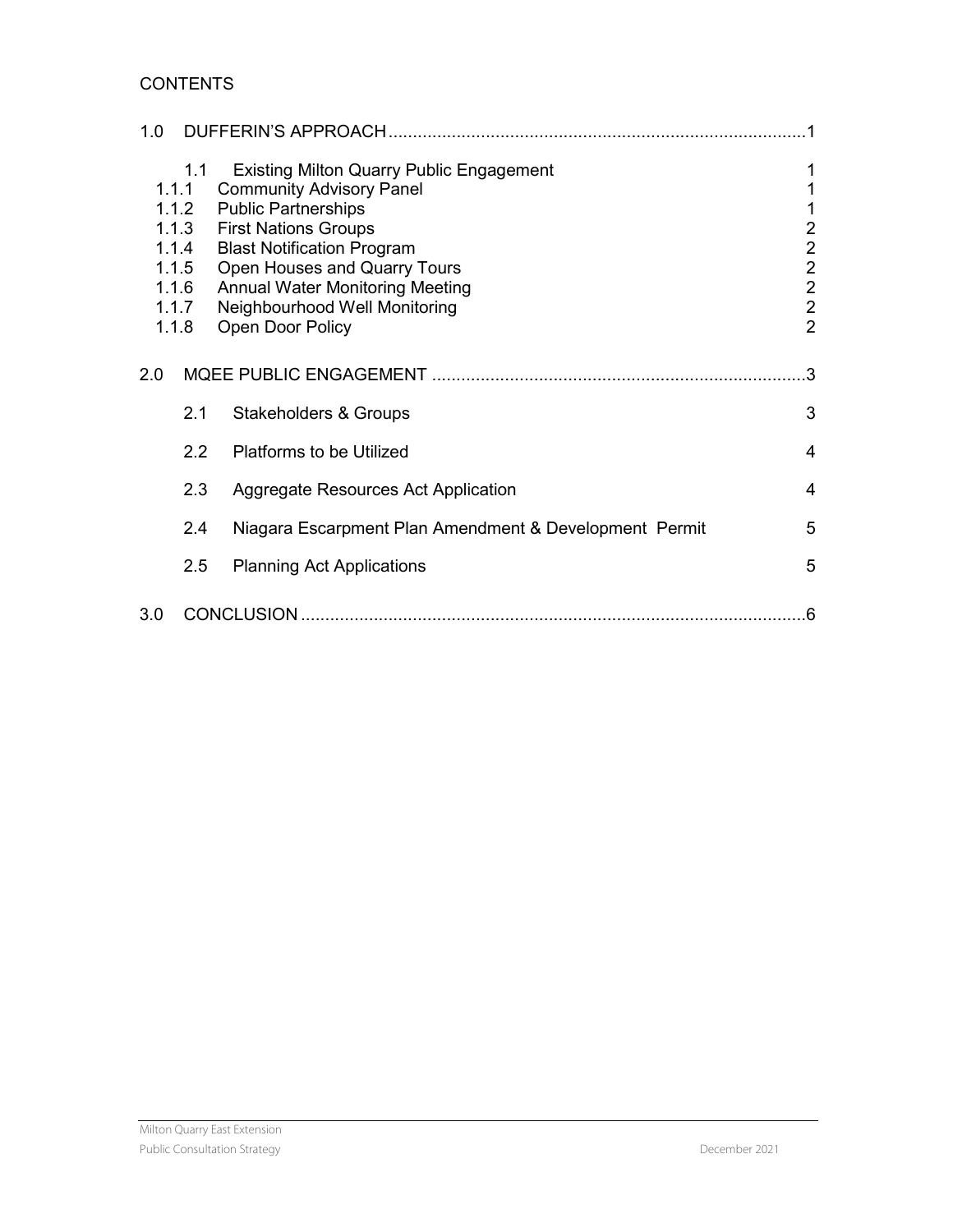# <span id="page-2-0"></span>**1.0 Dufferin's Approach**

Engaging with local stakeholders is a critical component of our efforts to contribute to improving the quality of life in the communities around our operations ‐ to learn from their experiences, as well as share our own; to consider stakeholders' input as part of our decision-making processes; and to keep local stakeholders involved in planning and managing our efforts.

Each community that we are a part of has its own unique needs and concerns, which is why Dufferin operates local Community Advisory Panels (CAPs) (or Citizens' and Liaison Committees) at its various locations throughout Ontario, including the Milton Quarry. The CAPs consists of local residents elected officials, agency staff and other local stakeholders. Meetings are held regularly throughout the year, and provide a forum to engage in meaningful discussion, collaboration and information sharing.

### <span id="page-2-1"></span>1.1 **Existing Milton Quarry Public Engagement**

Dufferin Aggregates, a division of CRH Canada Group Inc. (Dufferin), operates the Milton Quarry. The Milton Quarry began operations in 1962 and was expanded in 2007. The overall operation consists of 552.3 ha with an approved extraction area of 452.1 ha.

Dufferin has a strong legacy at the Milton Quarry with public engagement, partnerships with public authorities, including, but not limited to, the following:

#### <span id="page-2-2"></span>**1.1.1 Community Advisory Panel**

The Dufferin Aggregates Milton Quarry Community Advisory Panel (CAP) was launched in April of 2009 with a mission to provide, encourage and facilitate two-way communication between local residents, regional stakeholders, and Dufferin Aggregates related to the operation of the Milton Quarry. The CAP endeavours to educate stakeholder groups and the community about the importance of aggregate in our industry, and to establish and improve relationships with neighbours and community organizations.

Members of the Milton CAP live, operate a business, or are otherwise connected to the Milton area, and attend quarterly meetings where they act as a conduit for information and feedback on behalf of the community, and relay information provided from the public or other interested parties back to the group.

#### <span id="page-2-3"></span>**1.1.2 Public Partnerships**

Dufferin has entered into numerous public partnerships at the Milton Quarry to ensure that this Quarry represents a future legacy for the community. These partnerships include:

• Conservation Halton: Dufferin has already entered into agreements with Conservation Halton to transfer 386 ha of natural and rehabilitated land to public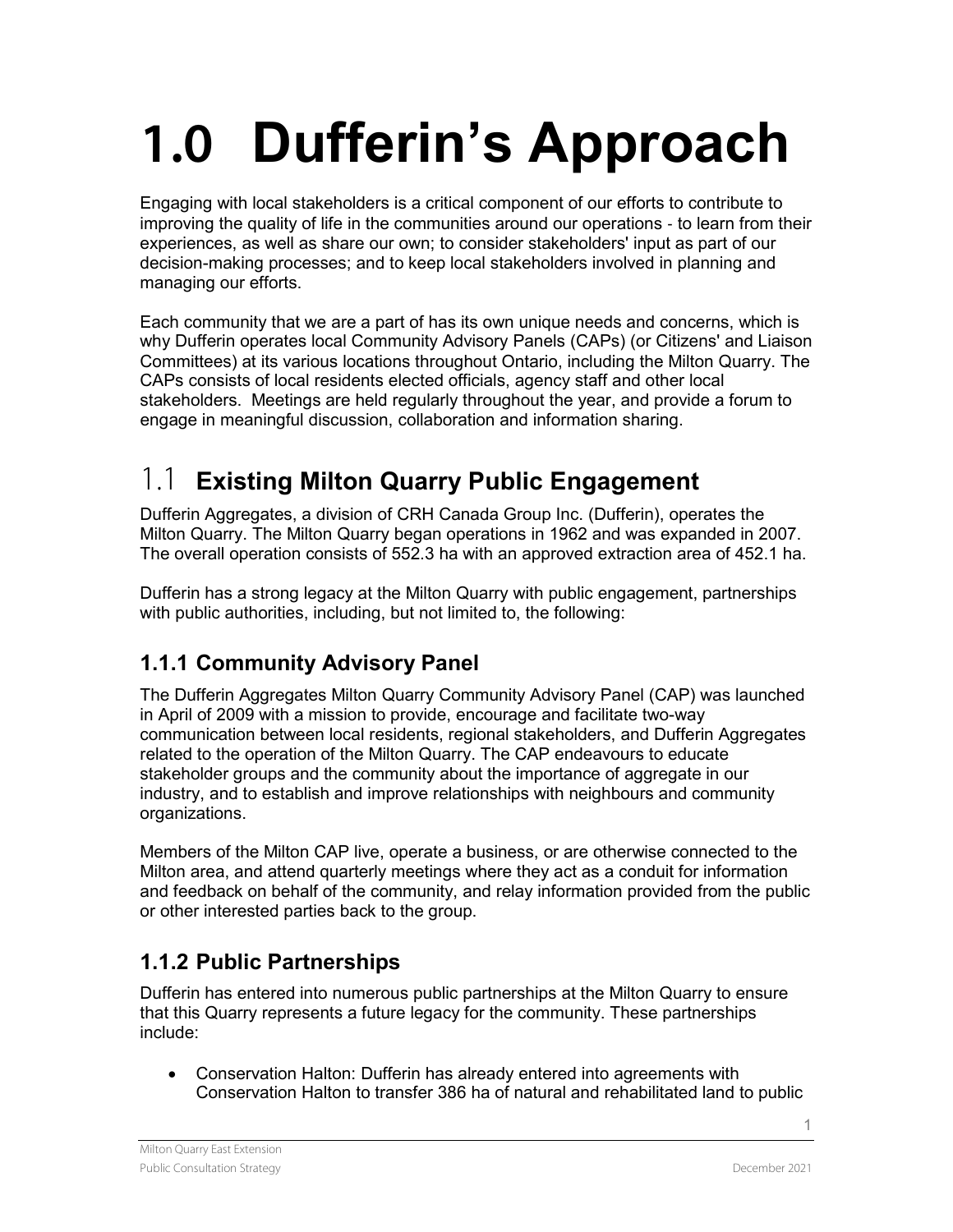ownership to assist the Conservation Authority in managing water resources and create one of the largest contiguous environmental/recreational areas in public ownership within the Greater Toronto Area.

- The Bruce Trail Association: Dufferin has worked with the Bruce Trail to provide trail access through the Dufferin properties, both for the main Bruce Trail and side trails.
- Scouts Canada: Dufferin continues work with Scouts Canada on yearly tree planting initiatives to enhance rehabilitation efforts at the Milton Quarry. Dufferin has worked with Scouts Canada since 1990.

#### <span id="page-3-0"></span>**1.1.3 First Nations Groups**

Dufferin meets frequently with First Nations Groups to share information about their operations and to engage with First Nations Groups on approvals.

#### <span id="page-3-1"></span>**1.1.4 Blast Notification Program**

Dufferin implements a Blast Notification Program for any of its neighbours that wish to be notified in advance of a blast.

#### <span id="page-3-2"></span>**1.1.5 Open Houses and Quarry Tours**

Dufferin has hosted various open houses at the Milton Quarry to provide an opportunity for their neighbours to tour the operation and learn more about the ongoing rehabilitation efforts. In addition, Dufferin hosts numerous school tours and other educational activities.

#### <span id="page-3-3"></span>**1.1.6 Annual Water Monitoring Meeting**

Dufferin participates in ongoing review of the water mitigation and monitoring reports with agency representatives, including the Town of Milton, the Town of Halton Hills, Halton Region, the Niagara Escarpment Commission, the Ministry of Environment Conservation Parks and the Ministry of Northern Development, Mines, Natural Resources and Forestry.

#### <span id="page-3-4"></span>**1.1.7 Neighbourhood Well Monitoring**

Dufferin is engaged in regular and ongoing contact with neighbours in their residential well monitoring program implemented through GHD. This engagement also provides opportunity for neighbours to raise comments and/or concerns with respect to the operation that can be directed to appropriate Dufferin representatives.

#### <span id="page-3-5"></span>**1.1.8 Open Door Policy**

Dufferin has an open and transparent relationship with its neighbours and promotes an open door policy, which encourages residents to contact them directly if they ever have a concern with any aspect of the operations, including truck traffic.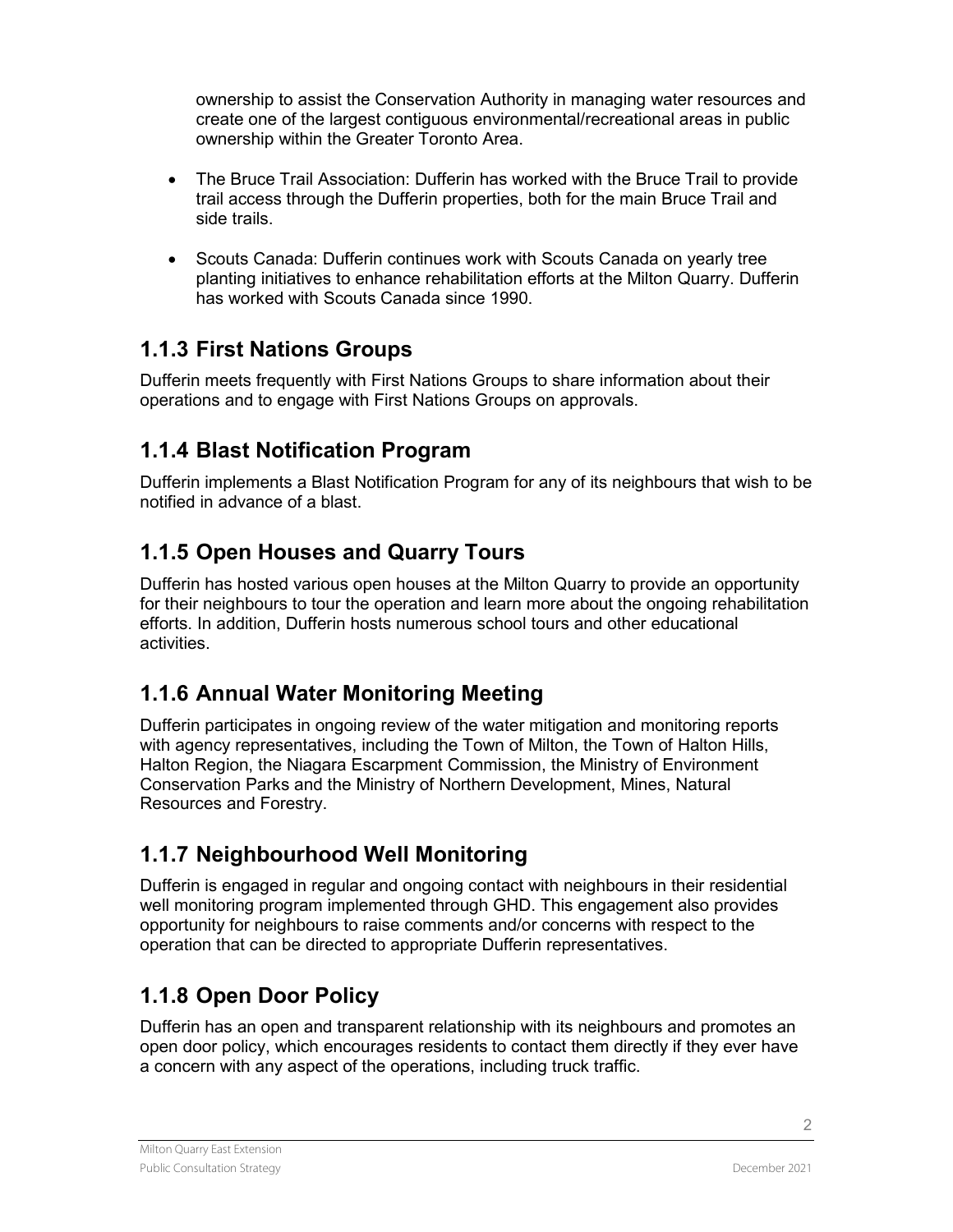## <span id="page-4-0"></span>**2.0 MQEE Public Engagement**

The purpose of this document is to outline the opportunities that will be provided for public engagement and consultation through the proposed Milton Quarry East Extension ("MQEE") approvals process.

The Public Engagement and Consultation Strategy for the proposed MQEE is centred around the following objectives:

- Ensure an open and transparent process
- Ensure information is readily available to the surrounding community
- Consult broadly with neighbours, government, stakeholder and First Nation groups
- Address questions and concerns with fact-based information
- Take into consideration public comment on the proposed MQEE

The Proposed MQEE is subject to applications under the *Aggregate Resources Act*, *Niagara Escarpment Planning and Development Act*, and the *Planning Act*. Each of the required applications is subject to prescribed public consultation processes under the above noted legislation which will guide some components of the Public Engagement and Consultation Strategy for the proposed MQEE.

Overall, various platforms are proposed to be utilized through the application processes to reach different stakeholders and groups. Through this engagement, information will provided regarding the proposed MQEE, and opportunities will be provided for input and dialogue around the project.

### <span id="page-4-1"></span>2.1 **Stakeholders & Groups**

Overall, the Public Engagement and Consultation Strategy is intended to reach and solicit feedback from the following stakeholders and groups:

- Community Advisory Panel
- Neighbours
- First Nation & Indigenous Communities
- Town of Halton Hills
- Town of Milton
- Conservation Halton
- Region of Halton
- Niagara Escarpment Commission
- Ministry of Environment Conservation Parks
- Ministry of Northern Development, Mines, Natural Resources and Forestry
- Ministry of Heritage, Sport, Tourism and Culture Industries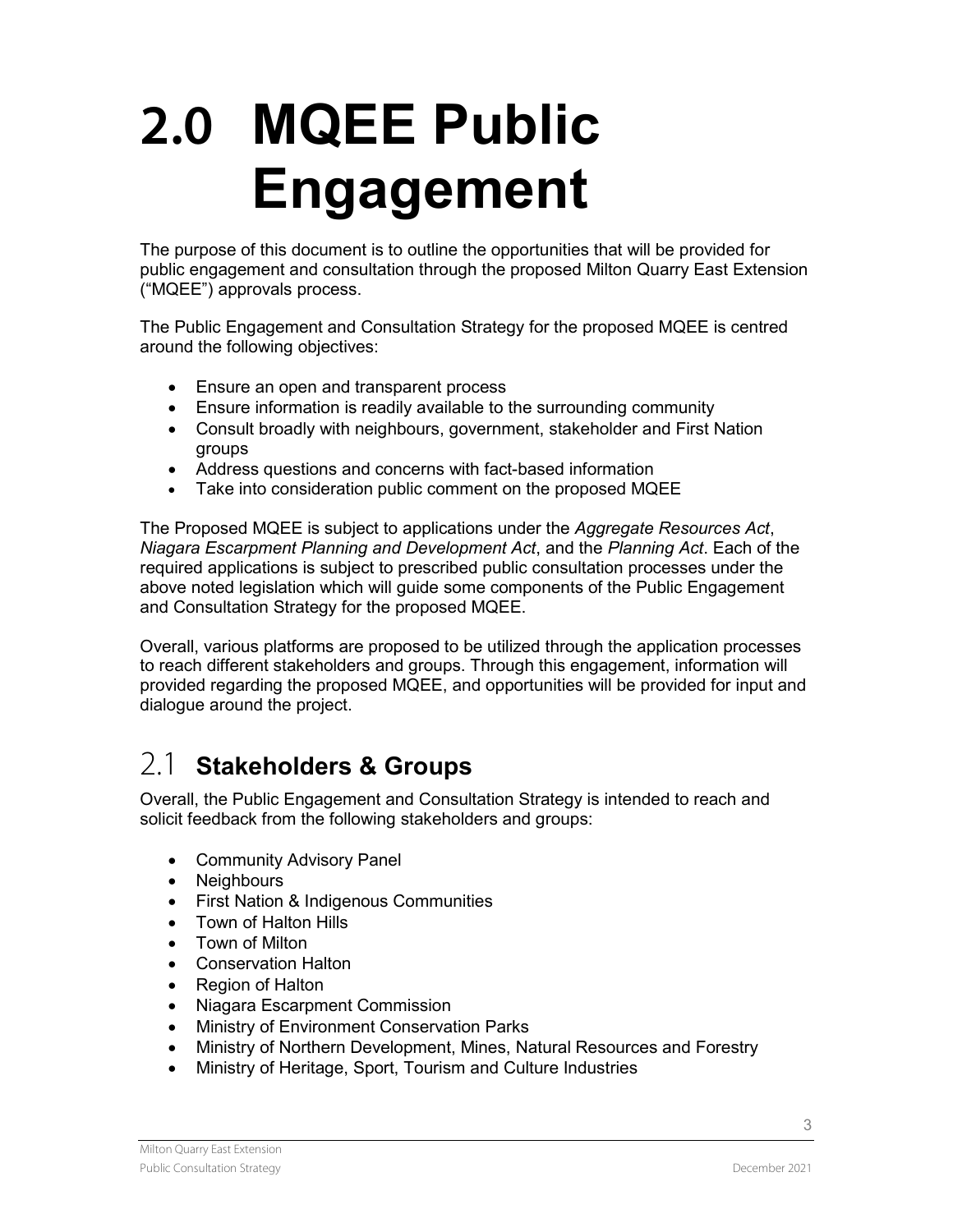## <span id="page-5-0"></span>2.2 **Platforms to be Utilized**

As noted, various platforms are proposed to be utilized to inform and gather input from stakeholders and groups with respect to the proposed MQEE. The proposed use of a range of media and methods through the application processes will contribute towards ensuring a broader audience is engaged and informed on the proposed MQEE.

Overall, the platforms proposed to be utilized include, but are not limited to:

- Traditional media (i.e. Newspaper)
- Social media
- Websites
- In-person/virtual meetings
- Town hall meetings
- On-site signage
- Presentations
- Delegations
- Correspondence through direct mail/email
- Environmental Registry of Ontario

Additionally, it is important to note that the ability to host in-person engagement sessions will be largely dependent on the circumstances around COVID-19 and Provincial guidelines in place at any given time. It is anticipated that a mixture of in-person and virtual opportunities will be utilized should the circumstances allow.

### <span id="page-5-1"></span>2.3 **Aggregate Resources Act Application**

The proposed MQEE will require a licence under the *Aggregate Resources Act*. As part of this process, the following will be required:

- Notification sign posted on site identifying where the application is on file and details of the public information session.
- Newspaper notice notifying the public of the application, how to provide comments and details of the public information session.
- Environmental Registry of Ontario notice.
- Written notice to landowners within 120 metres of the site notifying them of the application, how to provide comments and details of the public information session Public Information Session.
- In August 2020, the Province issued a program bulletin regarding public consultation under the *Aggregate Resources Act*, if restrictions on public gatherings continue to apply, Dufferin will commit to host a virtual meeting for all interested parties to attend.

In addition, consultation is required with any affected First Nation and Indigenous communities. The application will also be circulated to provincial and local agencies for review and comment.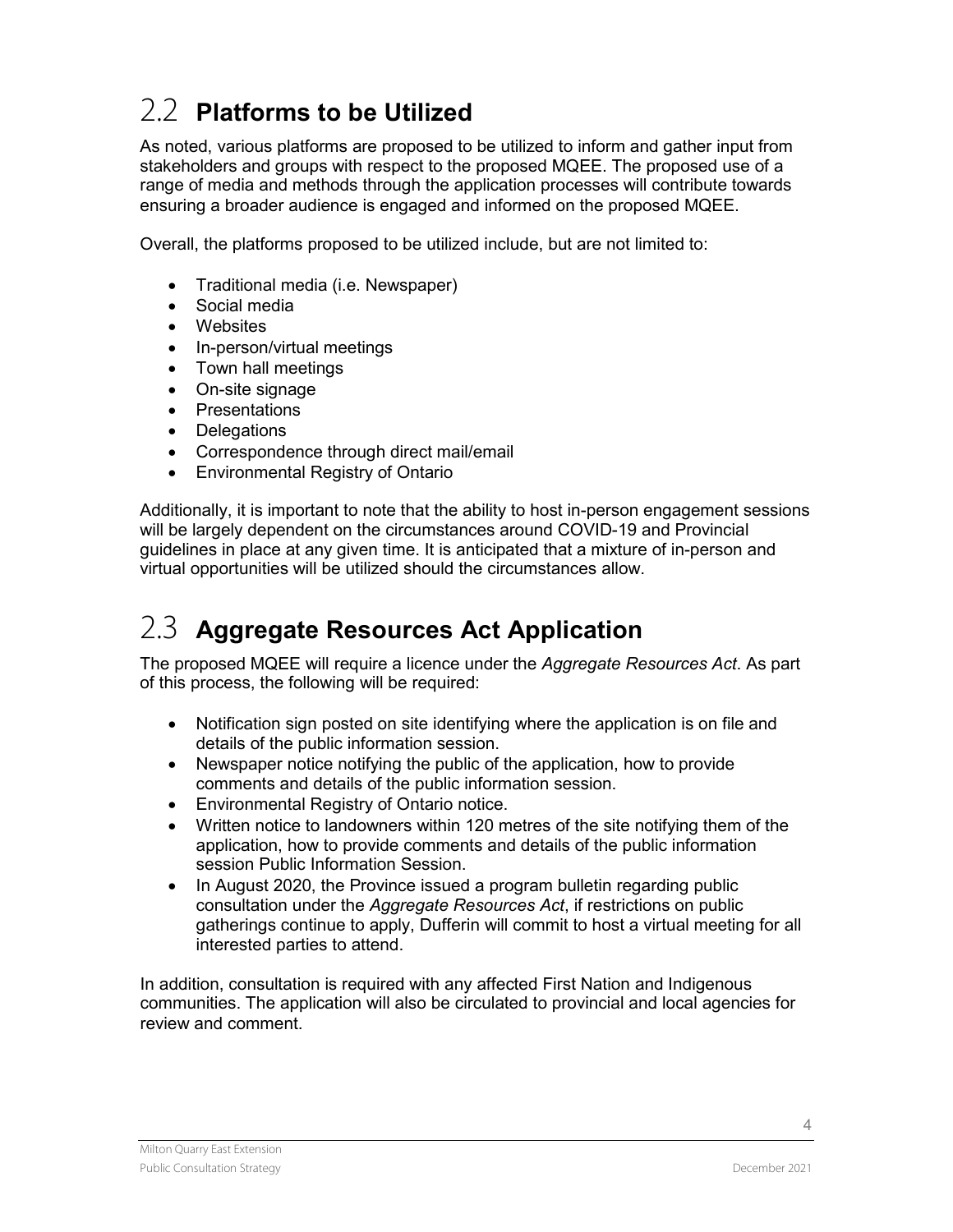#### <span id="page-6-0"></span>2.4 **Niagara Escarpment Plan Amendment & Development Permit**

Under the *Niagara Escarpment Planning and Development Act*, a Niagara Escarpment Plan Amendment (NEPA) and Development Permit will be required. As part of these applications, the following will be required:

- Notification sign posted on sign advising of the applications.
- Newspaper notice notifying the public of the proposed NEPA, where a copy of the application may be viewed, and how comments may be provided.
- Notice of application to landowners within 120 metres of site advising of the applications and where comments may be directed.
- Environmental Registry of Ontario notice.
- The NEC has the option to host a public meeting prior to making a determination on the application.
- The NEC hosts a Public Interest Advisory Committee Meeting.
- NEC Commission Meeting (open to public) to make determination on applications.
- Notice of Decision issued to landowners within 120 metres of site, as well as those who requested a copy of the Notice of Decision.

In addition, the applications are circulated to the applicable provincial and local agencies for review and comment.

## <span id="page-6-1"></span>2.5 **Planning Act Applications**

A Region of Halton Official Plan Amendment and Town of Halton Hills Official Plan Amendment will be required under the *Planning Act*. As part of the prescribed process under the *Planning Act,* the following will be required for each of the Official Plan Amendment applications:

- Pre-consultation Meeting.
- Notification Sign posted on site.
- Notice to landowners within 120 metres of the site.
- Statutory Public Meeting The Region and Town may host a combined meeting, or alternatively host separate meetings.
- Committee/Council Meetings (open to public) to make determination on the applications.
- Notice of Decision issued to landowners within 120 metres of site, as well as those who requested a copy of the Notice of Decision.